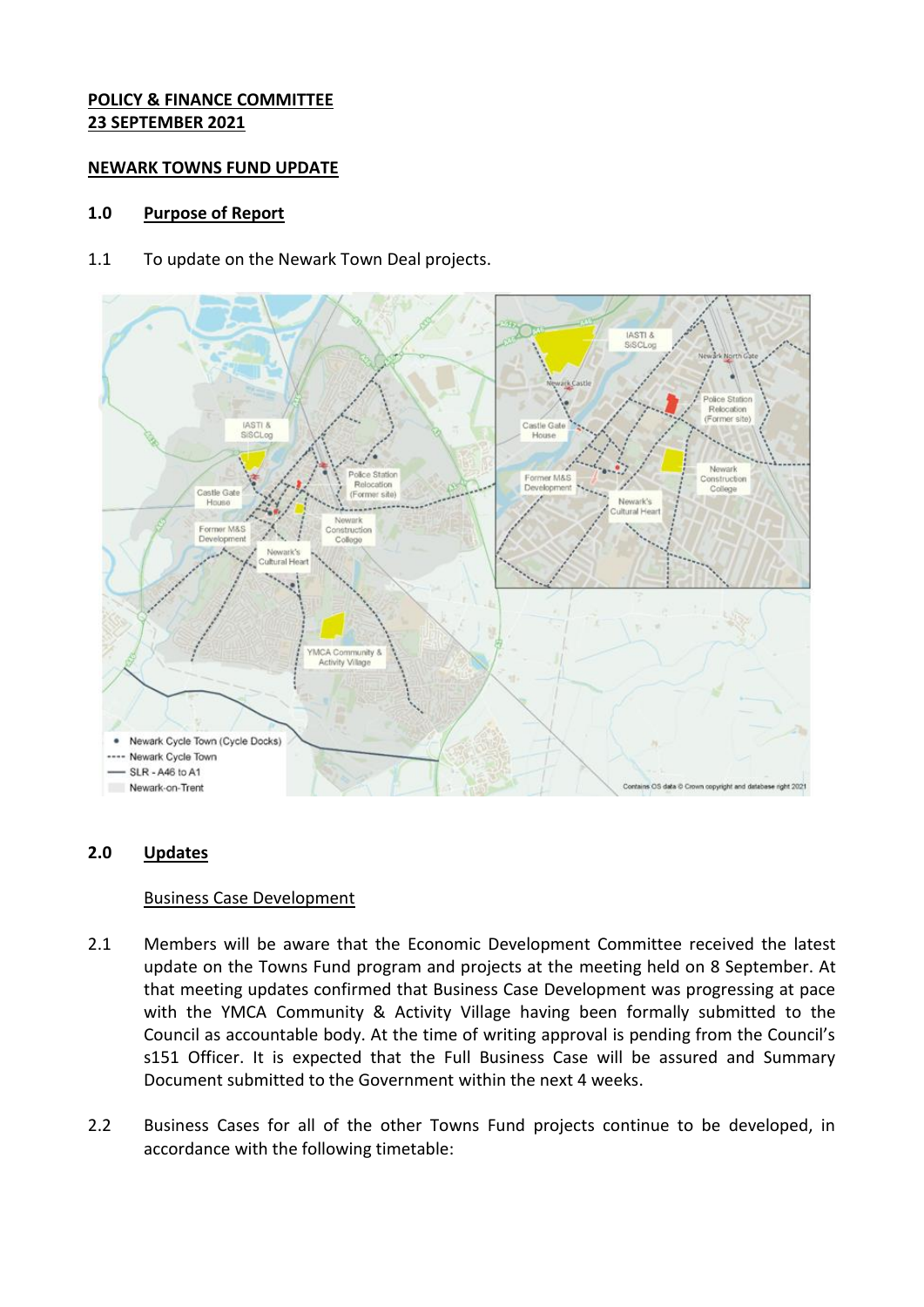| Project                          | <b>Project Sponsor</b>      | <b>Expected sign-off</b> |
|----------------------------------|-----------------------------|--------------------------|
| 20 Minute Town                   | <b>NSDC</b>                 | November 2021            |
| 32 Stodman Street                | <b>NSDC</b>                 | September 2021           |
| Castle Gatehouse                 | <b>NSDC</b>                 | <b>March 2022</b>        |
| <b>Cultural Heart of Newark</b>  | <b>NSDC</b>                 | March 2022               |
| <b>IASTI®</b>                    | Lincoln College Group       | November 2021            |
| <b>Police Station Relocation</b> | Nottinghamshire Police/NSDC | TBC                      |
| (Newark<br><b>SiScLog</b>        | University of Lincoln/NSDC  | January 2021             |
| Gateway site)                    |                             |                          |

# Program and Delivery Manager Recruitment

2.3 Members will recall previous support for the creation of a Town Investment Program Manager in order to oversee the delivery of the Towns Fund program and individual projects. The [recruitment process](https://www.youtube.com/watch?v=dp_eZE7KnOE) has closed, with interviews taking place at the end of September.

# Project Updates

2.4 In addition to the YMCA Community & Activity Village, Members will be aware from the Economic Development Committee papers that the Newark Construction College Centre of Excellence is now complete and is home to additional opportunities for 16-18 year olds and adults to progress in joinery, plumbing, bricklaying and gas testing. The site has been transformed as captured below.

Prior to redevelopment (2020)

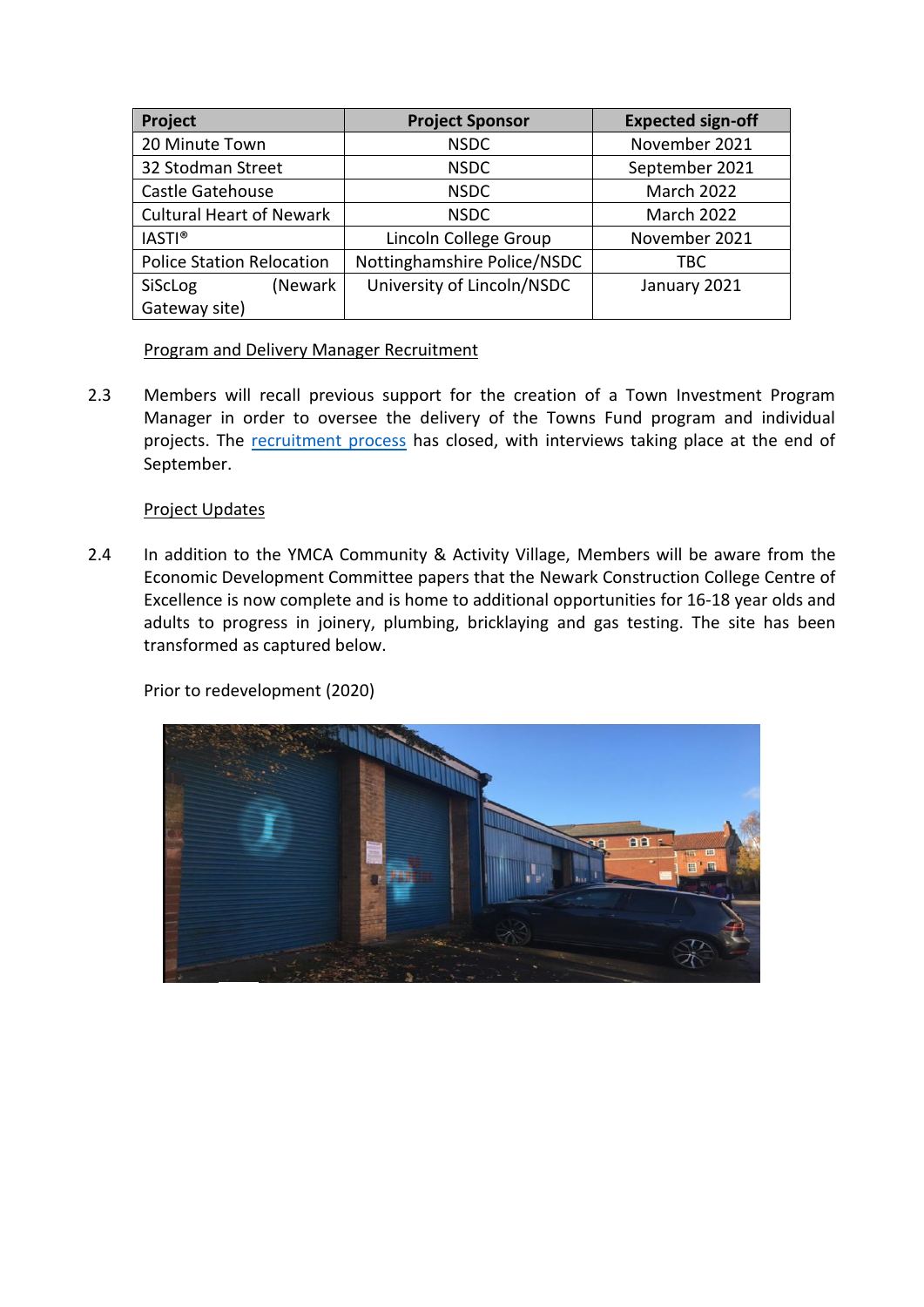# Complete



2.5 The IASTI® (Newark) and SiSCLog projects which collectively comprise the redevelopment of the Newark Gateway site (the former Livestock Market and Lorry Park) also continue to develop. Following an open tender process, a preferred demolition contractor for the Livestock Market has been appointed. Demolition will take place in from early October until late November, with the site being hoarded until such time as the IASTI® development starts on site. A planning application for the IASTI® (Newark) development will likely be submitted in October.



2.6 The University of Lincoln and Universities for Nottingham continue to work with the Council and industry to develop the SiSCLog aspirations. Work includes working with industry via focus groups, the hosting of a Growth Conference on 15 October 2021, and plans to welcome a symposium of logical industry organisations to explore current trends, research and technological change in the logistics sector. With respect to site assembly and delivery Soft Market Testing (SMT) with developers is taking place with a view to concluding the Business Plan and assembling the site as part of the grant funding process.

#### **Newark Cycle Town**

2.10 Guided by the principle of the '20 minute town' detailed within the TIP this project targets an affordable bike hire scheme for residents, employers and employees which seeks a model shift for connectivity through walking and cycling.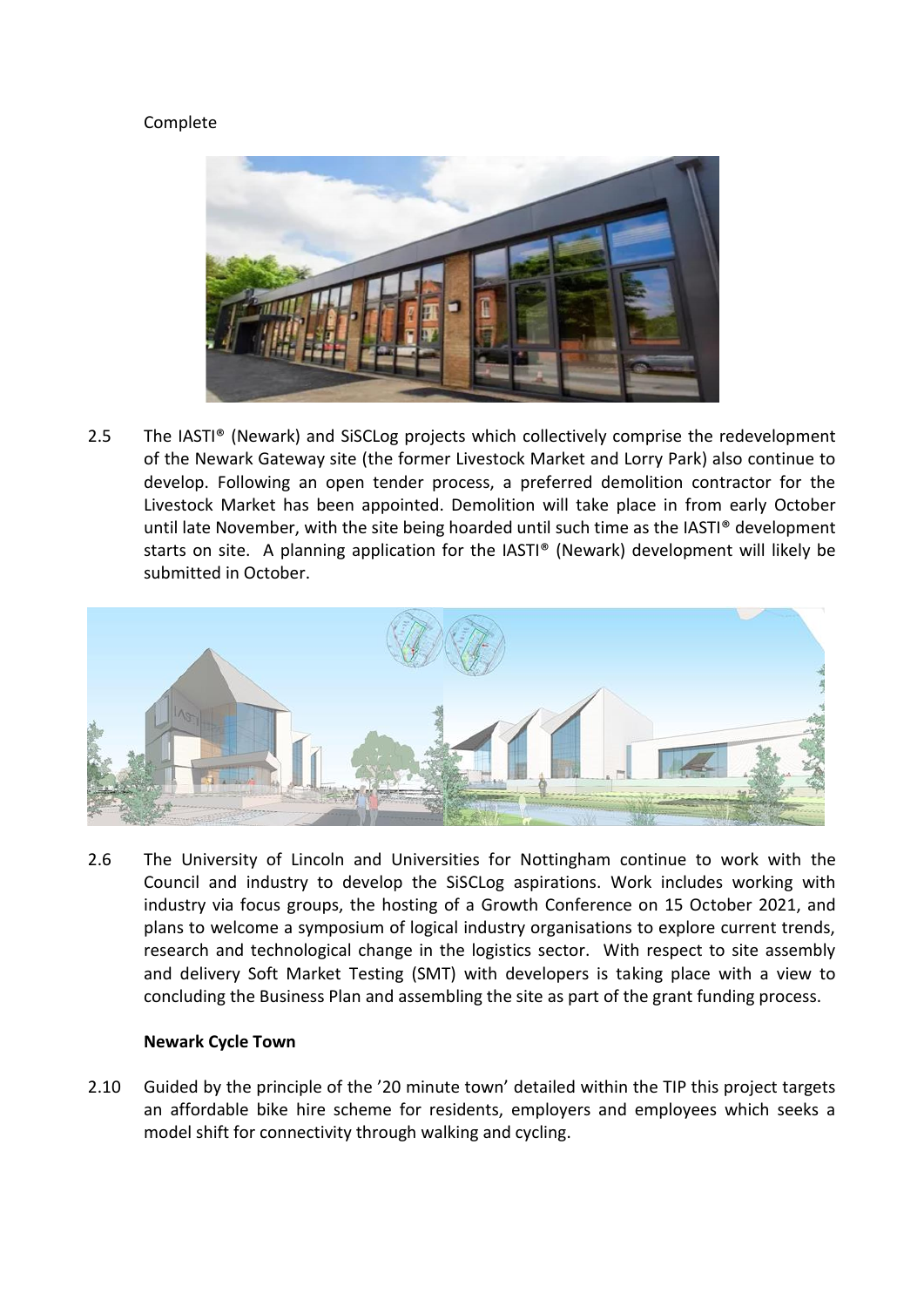- 2.11 Achieving the 20 minute town vision requires a long term, holistic approach to planning and place making. The scheme, as a starting intervention, seeks to capitalise on the existing popularity of cycling within Newark and the nationally evidenced increase in the popularity of cycling, with recently emerging figures showing that over the course of the last year participation in cycling has risen by 46%. In 2020, we saw the highest level of cycling on the public highway since the 1960s and the greatest year-on-year increase in post-war history, with many people having started cycling for shorter journeys, saving appreciable amounts of pollution, noise and CO2. Locally, website analytics for the NSDC's own cycling-dedicated pages show a vast surge in people seeking information on cycling during lockdown, providing a strong indicator of potential demand. In April 2021 the 'Cycling in Newark & Sherwood' web page received 10,987 hits, representing 7.32% of the total 150,169 hits on the Council website.
- 2.12 It is proposed to create several (up to 4) cycling hubs, offering bikes available for hire across the town. Hubs are likely to be sited at the two rail stations (for Castle Station it is proposed that the hub will be at Castle House), bus station, and town centre. The proposed bike hire offer will be pitched at a price point that would make it an affordable option for those in education and training, with potential to secure the 'buy-in' of large local employers, offering subsidised packages to a pool of potential users. Additionally, discounted community memberships will support enhanced mobility the most underrepresented and economically deprived communities.
- 2.13 The project sits alongside work underway via Nottinghamshire County Council and the D2N2 LEP focussed on cycling routes and associated infrastructure in the Local Cycling & Walking Infrastructure Plan (LC-WIP). This bike-hire proposal will sit alongside infrastructure planning work, seeking to serve as a catalyst to grow demand, users, and integration with existing sustainable travel options.
- 2.14 The basis of this project has been shaped through discussions with Brompton Bike Hire. However, in the interests of transparency, a competitive procurement exercise will be undertaken, seeking a service operator who will work in partnership with the Council and the Town Board to deliver a scheme that meets Newark's requirements and contributes towards the overall TIP vision for enhanced connectivity.
- 2.15 Members are now invited to support a formal procurement exercise, in addition to securing employers to also sign-up. The procurement will seek the following:
	- Provision of bikes for hire within the Newark Urban Area
	- Installation of secure bike storage infrastructure 'cycle hubs' and bikes, cognisant of the bike theft challenges in the town
	- A rental process that offers an affordable, subsidised (in identified cases), simple and straightforward experience for users of all ages (including identifying age/gender/social gaps)
	- Flexibility of branding both bikes and hubs to in order to show
	- A scheme which is sufficiently flexible and scalable, allowing appropriate increase of supply as and when demand and/or additional funding arises (including match funding from local businesses)
	- A commitment to working proactively with the Council and other community stakeholders in finding innovative ways to promote wider participation in cycling
	- A commitment to securing local employers as advocates and users of the hire scheme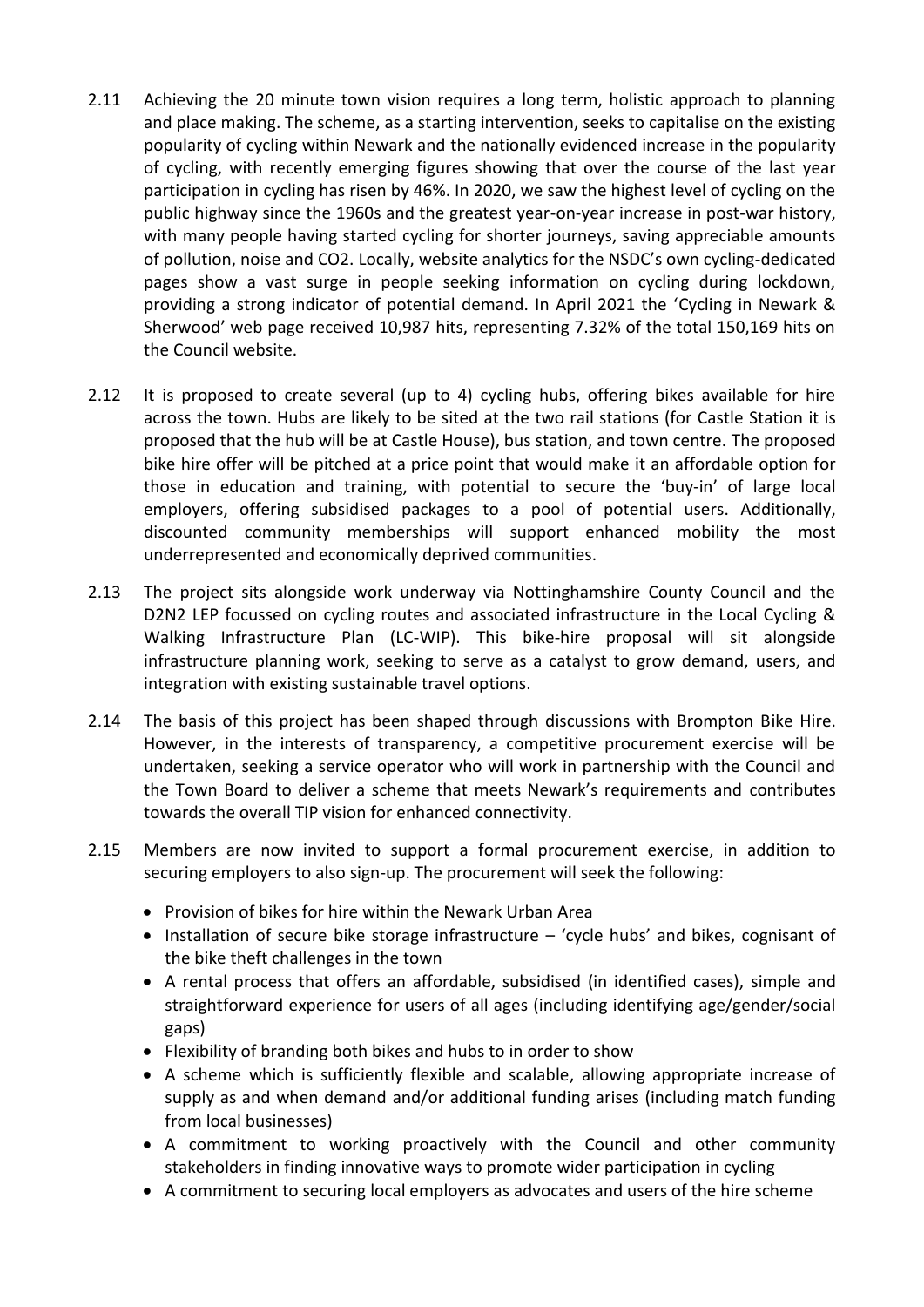- Offering 'bikeability' training to equip people with the skills needed to ride confidently around the town
- Working with the Council and other partners to promote and support group activities and other cycling-focused events (e.g. such as national cycle races) to raise the profile of cycling in the town
- 2.16 Early discussions with large local employers has revealed a positive response to the proposals, with verbal expressions of interest in exploring match funding options, offering subsidised Corporate Memberships, sponsoring additional automated docks in other locations, or provision of virtual docks within the partner's own premises – all of which supporting increased numbers of bikes available and higher participation.

# **3.0 Equalities Implications**

3.1 Each TIP project is required to specifically address equalities and access implications as they are developed. This will be captured through the scheme and Business Case submissions.

# **4.0 Digital Implications**

4.1 There are digital implications within many of the TIP plans and projects identified, with the need to ensure appropriate digital infrastructure, skills and future innovative and creative employment opportunities being key to many objectives. Each project will be required to identify this as they progress.

### **5.0 Financial Implications (FIN21-22/1287)**

- 5.1 A budget of £275,000 in relation to the demolition of the vacant livestock market was secured at the November 2020 Policy & Finance meeting, as was a £200,000 budget to progress the Newark Gateway development feasibility work.
- 5.2 The £2m funds for the YMCA Community and Activity Village were added to the Council's Capital program following the June 2020 meeting cycle. This is also the case for the additional post of Town Investment Program Manager.
- 5.3 As part of the Towns Fund bid, £200,000 has been offered in relation to the Cycle Town project. Paragraphs 2.10 to 2.16 above describe the project and it is currently anticipated that the delivery of this project can be kept within the Council's £200,000 estimate, albeit the total value may be larger, depending on the amount of private sector match funding into the project. The approval of a procurement process to find a delivery partner is being sought from this report, which will identify further the cost of the project and the scope of membership that can be offered to employers as private match. As a minimum, it is expected that private match should total £50,000.

### **6.0 Community Plan – Alignment to Objectives**

6.1 The Newark Town Deal and TIP is a direct intervention of such scope and breadth that it significantly contributes to delivering all of the Council's Community Plan objectives.